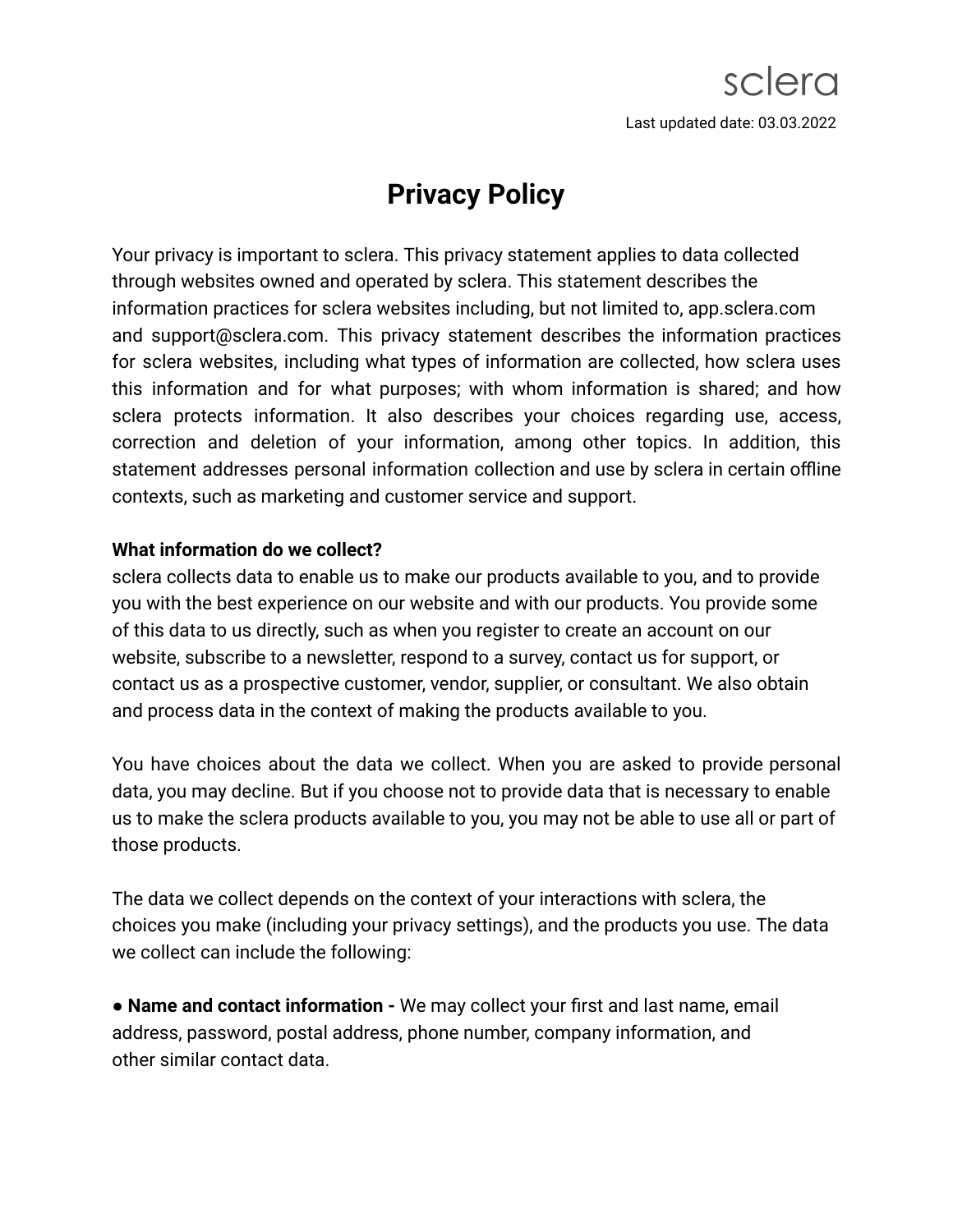● **Device and Usage information -** We may collect data about your device and how you and your device interact with our product. For example, we may collect:

● **Use data -** We may collect data about the features you use, the products you purchase, and the web pages you visit. This also includes your interactions on our website, and your interactions with us via email.

● **Device, connectivity and configuration data -** We may collect data about your device and the network you use to connect to our website or with which you use our products. This may include data about the operating system and other software installed on your device, including product keys. It may also include IP address, browser type, operating system, and referring URLs.

# **What do we use your information for?**

We use the data we collect to operate our business, and to make products available to you. This includes using the data to improve our sclera product, and to personalize your experiences. We may also use the data to communicate with you, and among other things, inform you about your account, provide security updates, and give you information about the products. We may also use the data to manage your email subscriptions, improve the relevance and security of our website, respond to user enquiries, send you periodic marketing communications about our products, and improve the relevance of our advertising.

● **Providing and improving our products -** We use data to provide and improve the products we offer, and to perform essential business operations. This includes making the products available to you, maintaining and improving the performance of the products, developing new features, conducting research, and providing customer support. Examples of such uses include the following:

- i. **Providing the products -** We use data to carry out your transactions with us and to make products available to you. In certain cases, we may use data to automatically tailor your experience based on the data we have about you.
- ii. **Technical support -** We use data to diagnose product problems, and to provide customer care and support services.
- iii. **Improving the products -** We use data to improve our website continually and our products, including system administration, system security, and adding new features or capabilities.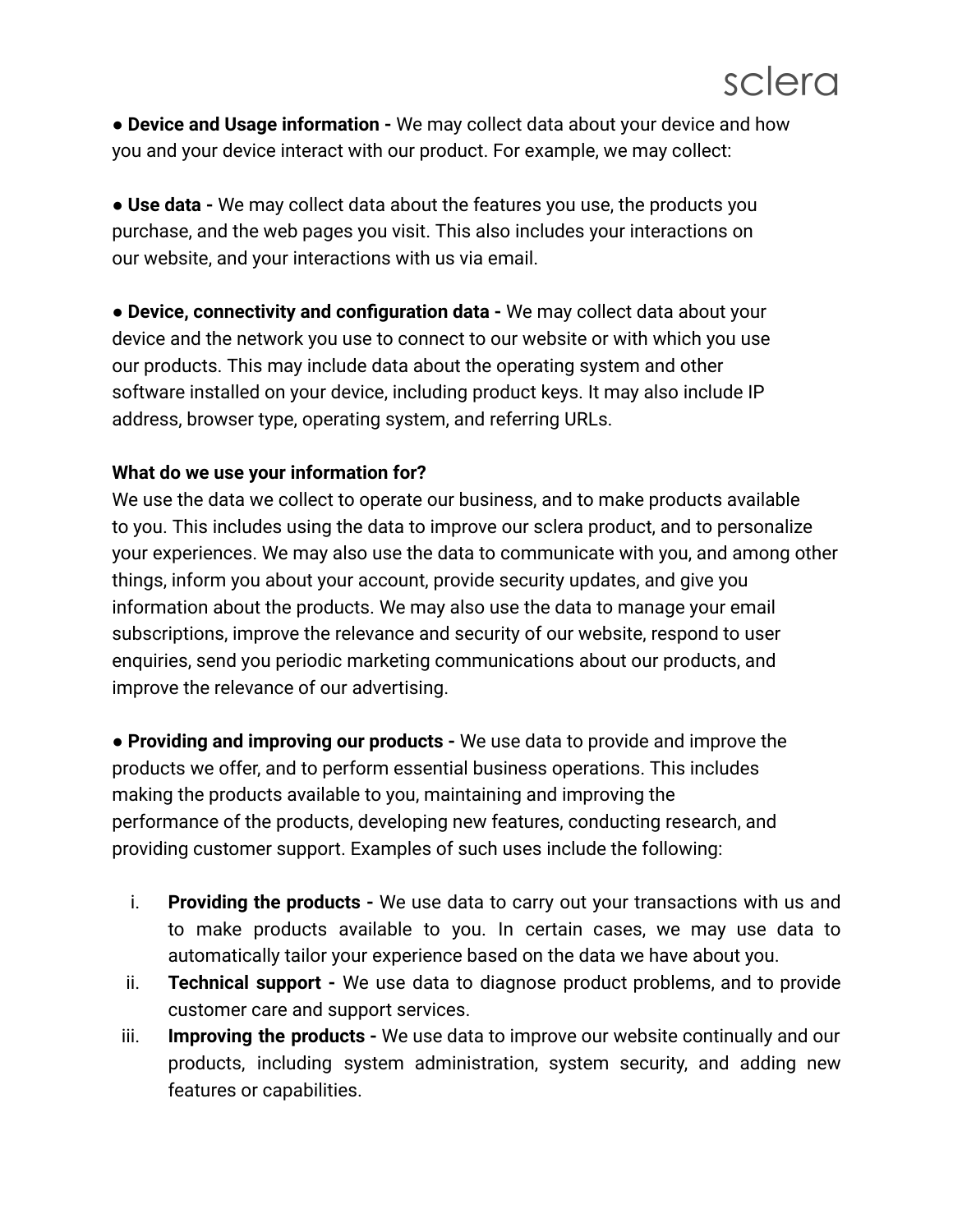- iv. **Business Operations -** We may use your data to help us develop aggregate analysis and business intelligence that enables us to operate, protect, make informed decisions, and report on the performance of our business.
- v. **Improving Advertising Campaigns -** We may use your data to improve our advertising campaigns, primarily to prevent targeting of advertisements which are not relevant to you.
- vi. **Sending Periodic Emails -** We may use your data to send you periodic emails. Depending on the marketing preferences you select on your user dashboard, we may send you occasional marketing emails about our products and services, which you can unsubscribe from at any point of time using the link provided in the message.
- vii. **Communications -** We use data collected to communicate with you, and to personalize our communications with you. For example, we may contact you to inform you when a license is ending, to discuss your account, to let you know when updates are available, to remind you about features of the products that are available for your use, to update you about a support request, or to invite you to participate in a survey. Additionally, you can sign up for email subscriptions, and choose whether you want to receive marketing communications from us.

# **How do we protect your information?**

We implement a variety of security measures to help maintain the safety of your information when you enter, submit, or access your information. We offer the use of a secure server. Sensitive information can only be accessed by those authorized with special access rights to such systems, and who are required to keep the information confidential.

# **How do we ensure that our processing systems remain confidential, resilient, and available?**

We implement a variety of measures to ensure that our processing systems remain confidential, resilient, and available. Specifically, we have implemented processes to help ensure high availability, business continuity, and prompt disaster recovery. We are committed to maintaining strong physical and logical access controls.

● **High Availability -** We utilize properly-provisioned, redundant servers in case of failure. We take servers out of operation as part of regular maintenance, without impacting availability.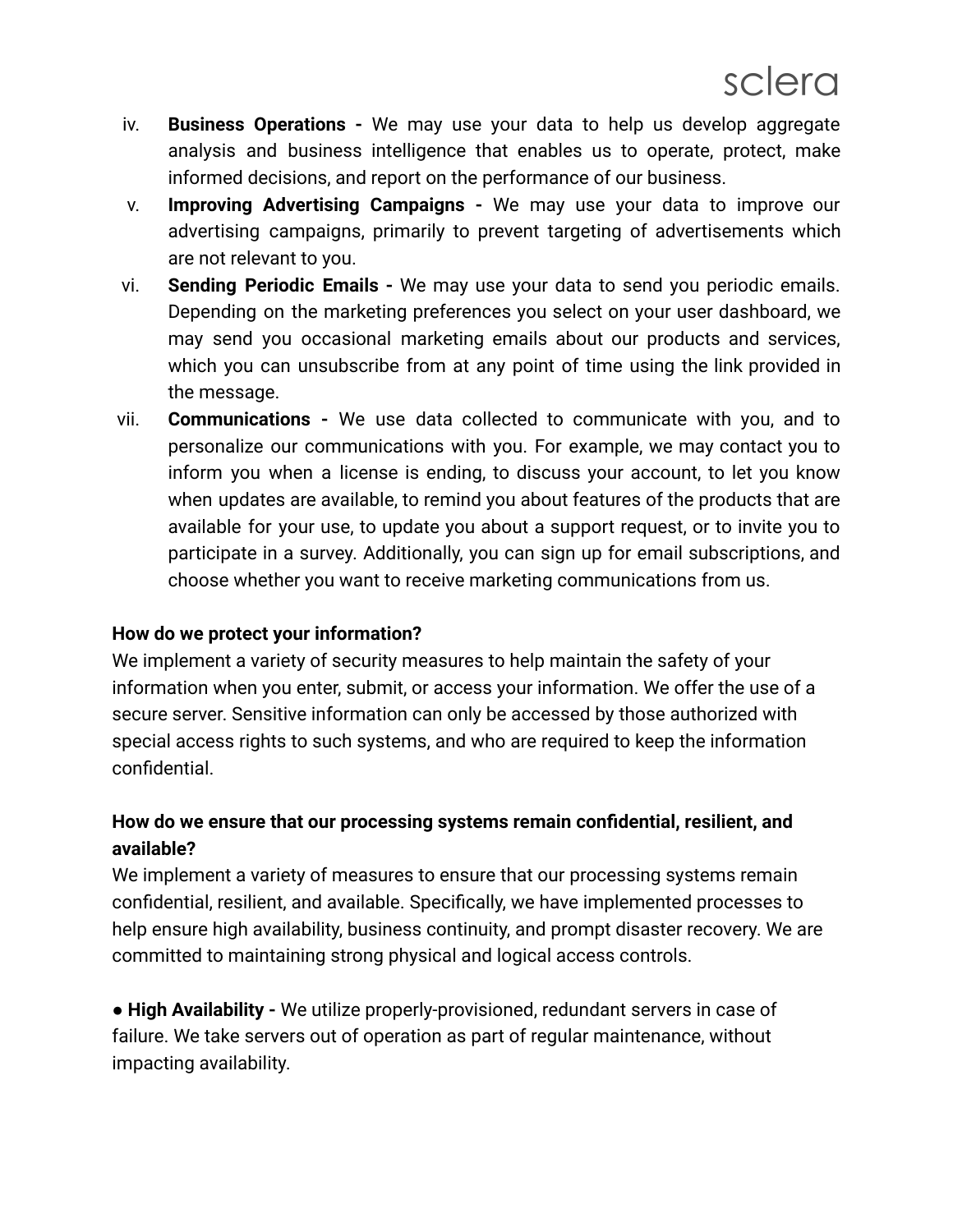● **Business Continuity -** We keep periodic encrypted backups of data. While never expected, in the case of production data loss (i.e., primary data stores loss), we will restore organizational data from these backups.

● **Disaster Recovery -** In the event of a region-wide outage, we will bring up a duplicate environment in a different region. Our operations team has an extensive experience performing full region migrations.

● **Physical Access Controls -** sclera is hosted by one or more secure hosting providers. Our hosting providers' data centers feature layered security models, which may include extensive safeguards such as custom-designed electronic access cards, alarms, vehicle access barriers and biometrics. Unauthorized visitors are not permitted to access the data centers.

# **Do we disclose any information to outside parties?**

We share your data with your consent, or as necessary to make our product available to you. We also share your data with vendors working on our behalf; when required by law, or to respond to legal process; to protect our customers; to protect lives; to maintain the security and integrity of our products; and to protect our rights or our property.

We may disclose your data as part of a corporate transaction such as a corporate sale, merger, reorganization, dissolution, or similar event.

Finally, we will access, transfer, disclose, and/or preserve personal data, when we have a good faith belief that doing so is necessary to:

- 1. Comply with applicable law or respond to valid legal process and judicial orders.
- 2. Respond to requests from public or governmental authorities, including for national security or law enforcement purposes
- 3. Protect the vital interests of our users, customers, or other third parties
- 4. Operate and/or maintain the security or integrity of our products, including to prevent or stop an attack on our computer systems or networks
- 5. Protect the rights, interests or property of sclera or third parties
- 6. Prevent or investigate possible wrongdoing in connection with the products.

We may use and share aggregated non-personal information with third parties for marketing, advertising, and analytics purposes. We do not sell or trade your information to third parties.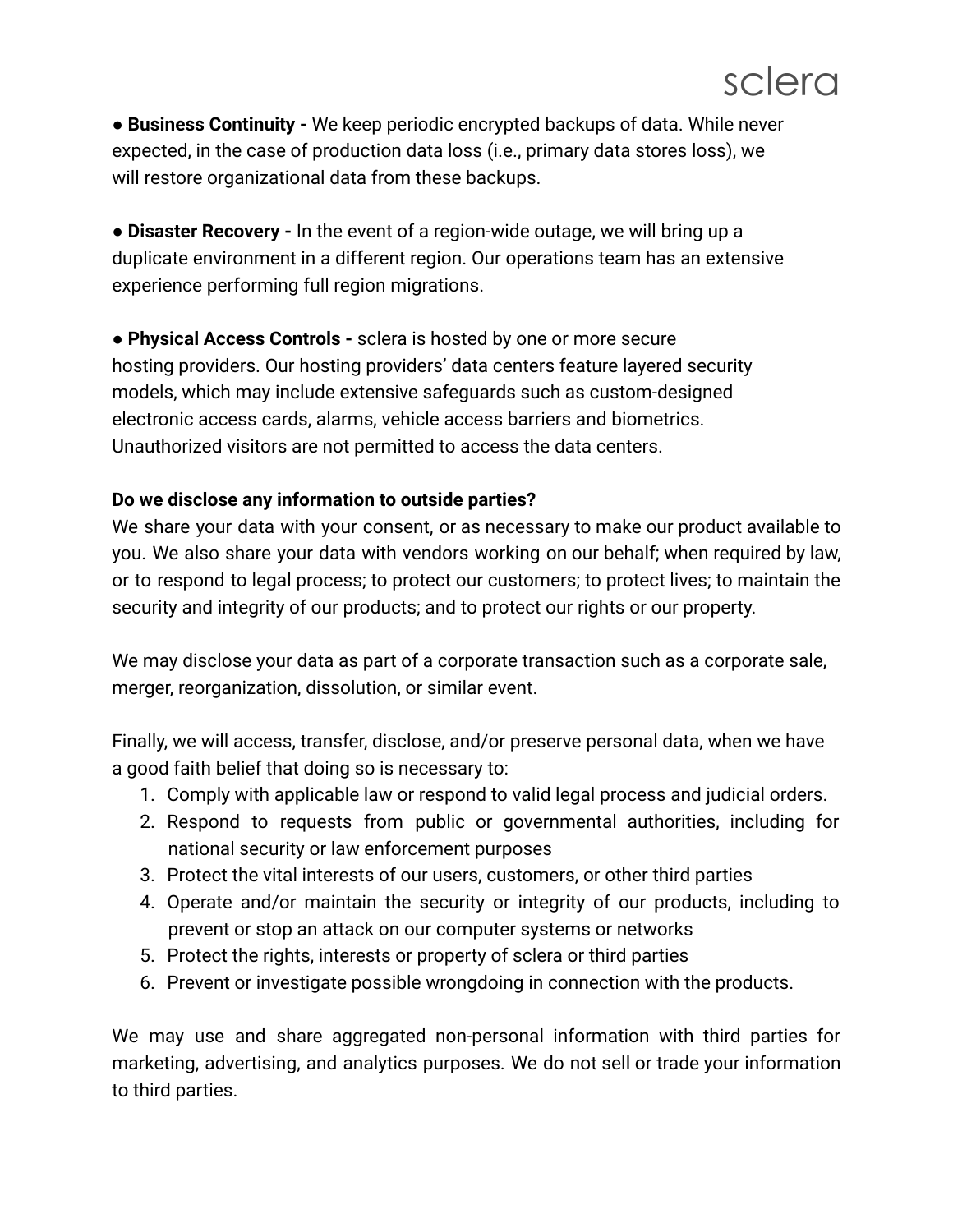

#### **How to Access and Control Your personal data?**

You can view, access, edit, or request a copy of your data. You can also delete certain elements of your data, or move certain elements of your data to "inactive" status where the data will no longer be processed. You can also make choices about sclera collection and use of your data.

● **Data Access -** You can access your personal data on your accounts user dashboard.

● **Data Portability -** You can request a copy of your data by sending an email to us.

● **Data Correction -** You can modify your personal data on your accounts user dashboard.

#### **Where do we store and process personal data and conduct International Transfers?**

Personal data collected by sclera can be stored and processed in the United States where sclera or its affiliates, subsidiaries or service providers maintain facilities. The storage location are chosen in order to allow us to operate more efficiently, to improve performance, and to create redundancies in order to protect the data in the event of an outage or other problem. We take steps to ensure that the data we collect is processed according to the provisions of this Policy, and that we comply with the requirements of applicable law wherever the data is located.

#### **Data Retentions:**

We may retain your information for as long as you continue to use our product, have an account with us, or as necessary to fulfil the purposes outlined in this Policy. You can ask to close your account by contacting us, and we will either delete your information, or move it to "inactive" status where it will no longer be processed.

We may, however, retain personal information for an additional period as is permitted or required under applicable laws, for legal, tax, or regulatory reasons, or for any other legitimate and lawful business purpose.

# **Changes to our Privacy Policy:**

We will update this Policy when necessary to reflect customer feedback, as well as to reflect periodic changes in the sclera website or our product. When we post